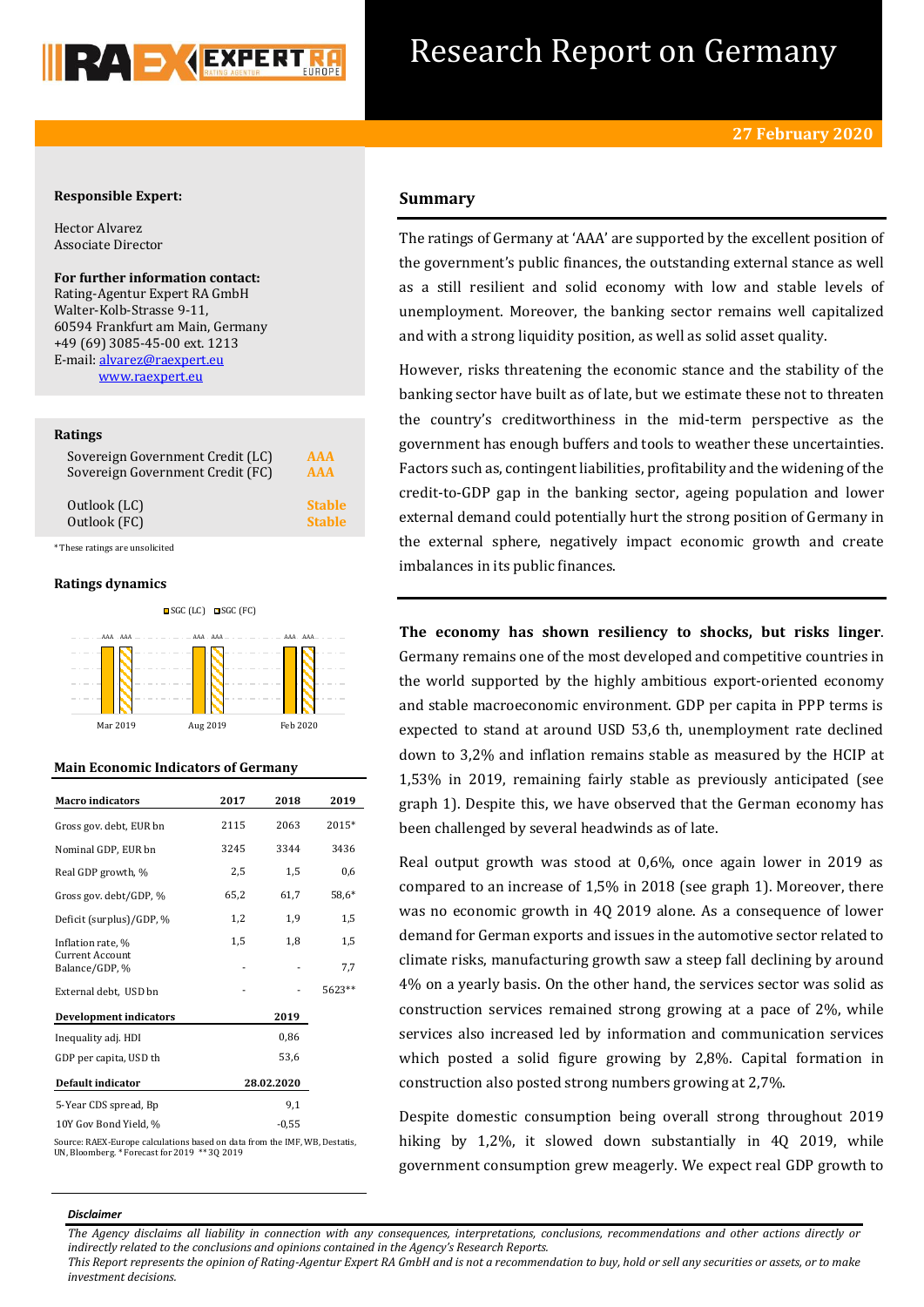# **PAD AEXPERT**

### **Graph 1:** Macroeconomic indicators, %



Source: RAEX-Europe calculations based on data from the IMF and Destatis





Source: RAEX-Europe calculations based on data from the IMF and Destatis



**Graph 3:** Government debt dynamics, %

continue to struggle mainly as a result of negative external shocks continuing to affect manufacturing output. More recently, we also anticipate the outbreak of the coronavirus to weigh on the economy as plants from German firms operating in China have been temporarily closed with no resume of operations in sight.

The demographic developments in Germany continue to be a concern as these dynamics are expected to have a direct impact on economic growth and public finances, while the recent approval of the basic pension increases public spending while not solving the long-term pension conundrum.

Finally, the political landscape in the country has recently taken a turn to uncertain territory as Annegret Kramp-Karrenbauer, Merkel's heirapparent, resigned to the leadership of the CDU.

**Fiscal position remains exceptional.** The German budget balance remains outstandingly solid as it posted yet another surplus in 2019 at 1,5% of GDP (see graph 2). Expenditures outpaced revenues in terms of percentage growth led by spending in consumption and social security funds which together accounted for more than EUR 10 bn in 11M 2019 at the federal level. In terms of revenues, we saw a steady increase in tax income for the government in the same period. We anticipate budget surpluses at about 1% of GDP in 2020 and still positive in the mid-term view, but in a declining trend as the authorities' plan to cut taxes, increase investments and hike expenditure in social programs. In fact, the tax reduction already occurred with the income tax and will continue to happen in 2021 with the elimination of the solidarity surcharge. Also, the government already approved reforms to increase social spending in the form the introduction of the basic pension.

As of late, the finance minister Olaf Scholz has expressed his desire to lift the 10-year old debt cap in order to support German municipalities struggling to repay their debt. If this goes through, it will be a radical change of direction from the current fiscal policy aimed at reducing debt and maintaining a balanced budget. However, in order to do this, legislation must be passed and it is unlikely to happen given the current distribution in parliament.

**Government debt levels finally break the 60% threshold**. Government debt to GDP is expected to have finished 2019 at around 58,6% of GDP, as we previously anticipated (see graph 3), resulting from carrying out a prudent fiscal policy for the past 10 years, as well as a persisting low and even negative interest rate environment for government obligations. This figure already breaks the threshold according to the Maastricht convergence criteria. Moreover, short-term debt remains quite low as by the end of 3Q 2019 it stood at about 12,6% of GDP.

### *Disclaimer*

*The Agency disclaims all liability in connection with any consequences, interpretations, conclusions, recommendations and other actions directly or indirectly related to the conclusions and opinions contained in the Agency's Research Reports.*

*This Report represents the opinion of Rating-Agentur Expert RA GmbH and is not a recommendation to buy, hold or sell any securities or assets, or to make investment decisions.*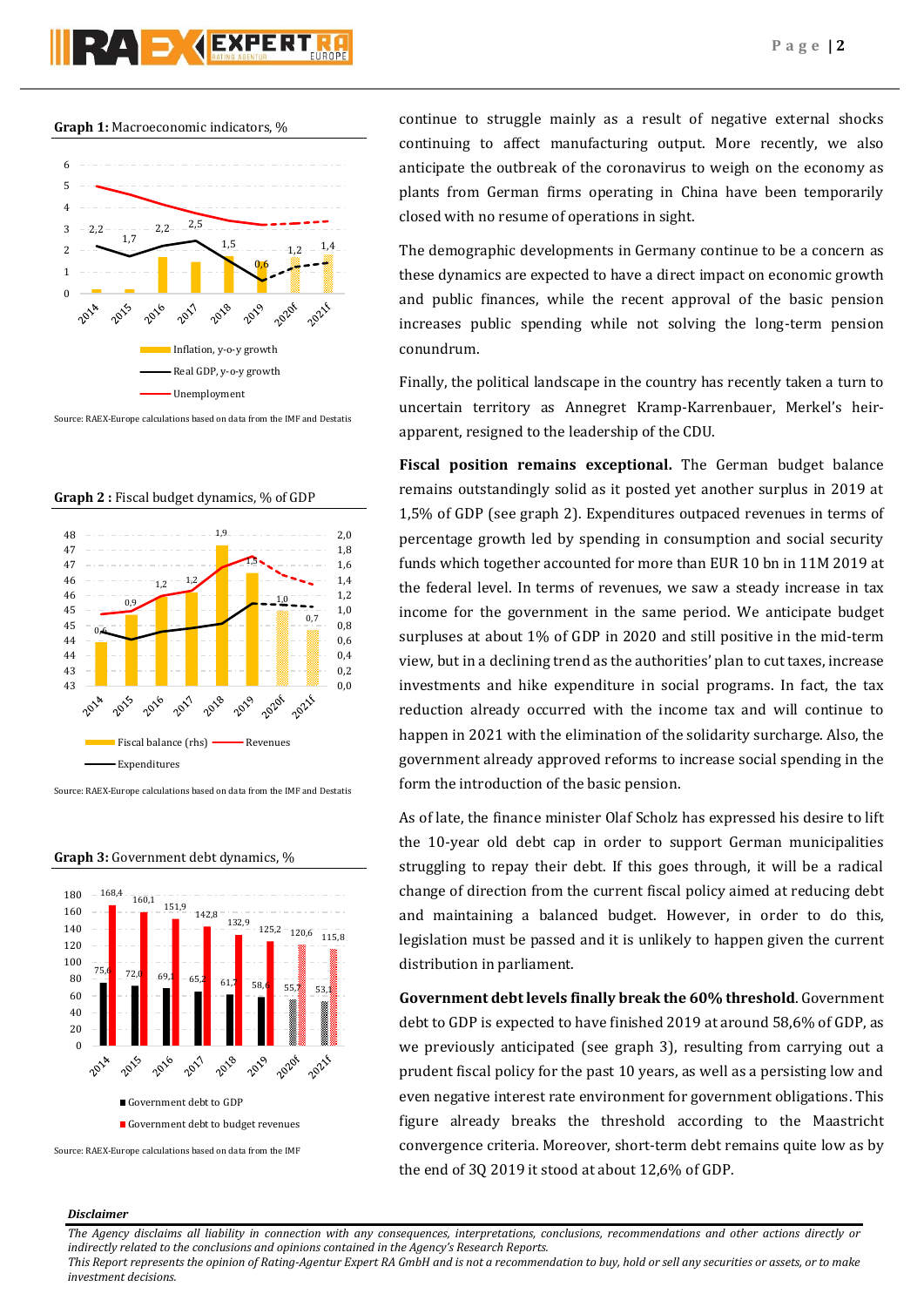# RA D **AEXPERT**

**Graph 4:** Financial soundness indicators, %



Source: RAEX-Europe calculations based on data from the IMF and Bundesbank





Source: RAEX-Europe calculations based on data from the WB and Bundesbank

Going forward, we expect the level of debt to continue in a declining trend as fiscal buffers remain vast and financing rates will remain depressed. However, recent plans from minister Scholz as well as a prolonged economic downturn could reverse the trend of this metric.

Contingent liabilities remain a latent issue in Germany as the level is one of the highest in the EU due to the large amount of government guarantees at 12,8% of GDP and liabilities of public corporations at about 90,5% (mostly related to *Landesbanken* and *Sparkassen*) at the end of 2018. Both metrics are in the top-5 among countries in the EU. In the event of materialization of such liabilities, the government would have to meet obligations and endure unanticipated pressures on the budget. Nonetheless, we consider the risk of realization to be negligible in the medium term.

**The banking system remains solid, but risks are looming**. The current state of the banking system appears to be solid as shown by strong financial soundness metrics such as liquidity, capitalization and asset quality. The capital adequacy ratio stood at 18,6% by 3Q 2019, while the liquid assets to total short-term liabilities ratio was 152% as of the same date. Furthermore, the NPLs to total loans ratio remained at a very depressed level posting a reading of 1,3% as of 1H 2019 (see graph 4).

Despite this, there has been evidence that risks in the system could mount as a result of a couple of factors. The credit-to-GDP gap has gradually increased potentially showing some overheating of the credit market, while, at the same time lending to riskier corporates in order to chase profits has hiked. Also, the perception of a continued increase in asset prices, especially those related to mortgages, could reflect an overvaluation of collateral. All of this, combined with an adverse economic situation, could increase defaults and decrease banks capitalization.

On a positive note, we have observed that BaFin already acted in order to mitigate potential cyclical systemic risks by activating the countercyclical capital buffer<sup>1</sup>. However, we believe this measure will cause banks to continue to struggle in terms of profitability as, besides the increase in capital requirements, interest rates remain extremely low and operating profit remains narrow.

Regarding the development of activity in the banking sector, banks' assets to GDP as increased up to 243,3% in 2019, after posting a decline in 2018, mostly propelled by a hike in portfolio derivatives as loans to non-banks increased by 3,9% due to solid credit growth to domestic enterprises and households (see graph 5).

### *Disclaimer*

 $\overline{a}$ 

*The Agency disclaims all liability in connection with any consequences, interpretations, conclusions, recommendations and other actions directly or indirectly related to the conclusions and opinions contained in the Agency's Research Reports.*

*This Report represents the opinion of Rating-Agentur Expert RA GmbH and is not a recommendation to buy, hold or sell any securities or assets, or to make investment decisions.*

<sup>1</sup> The countercyclical capital buffer is intended to make the banking system more resilient to cyclical systemic risks. BaFin raised the buffer to 0,25% of risk-weighted domestic exposures with effect from the third quarter of 2019 with a 12-month phase-in period.